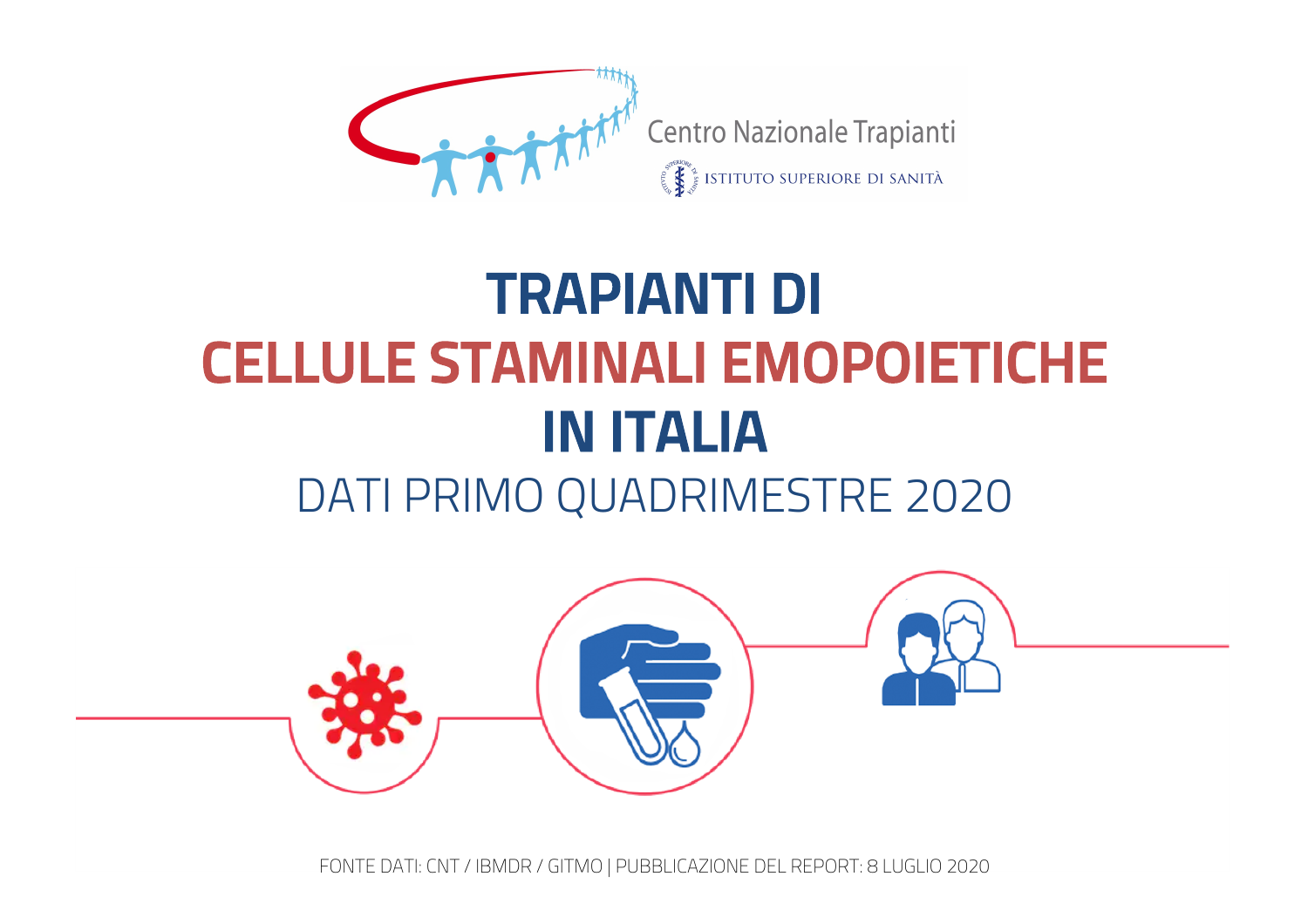# **TRAPIANTI CSE TOTALI**

CONFRONTO GENNAIO-APRILE 2019 VS 2020



| <b>TRAPIANTI TOTALI</b>    | $-5,4%$ |
|----------------------------|---------|
| <b>GENNAIO-APRILE 2019</b> | 1775    |
| <b>GENNAIO-APRILE 2020</b> | 1679    |

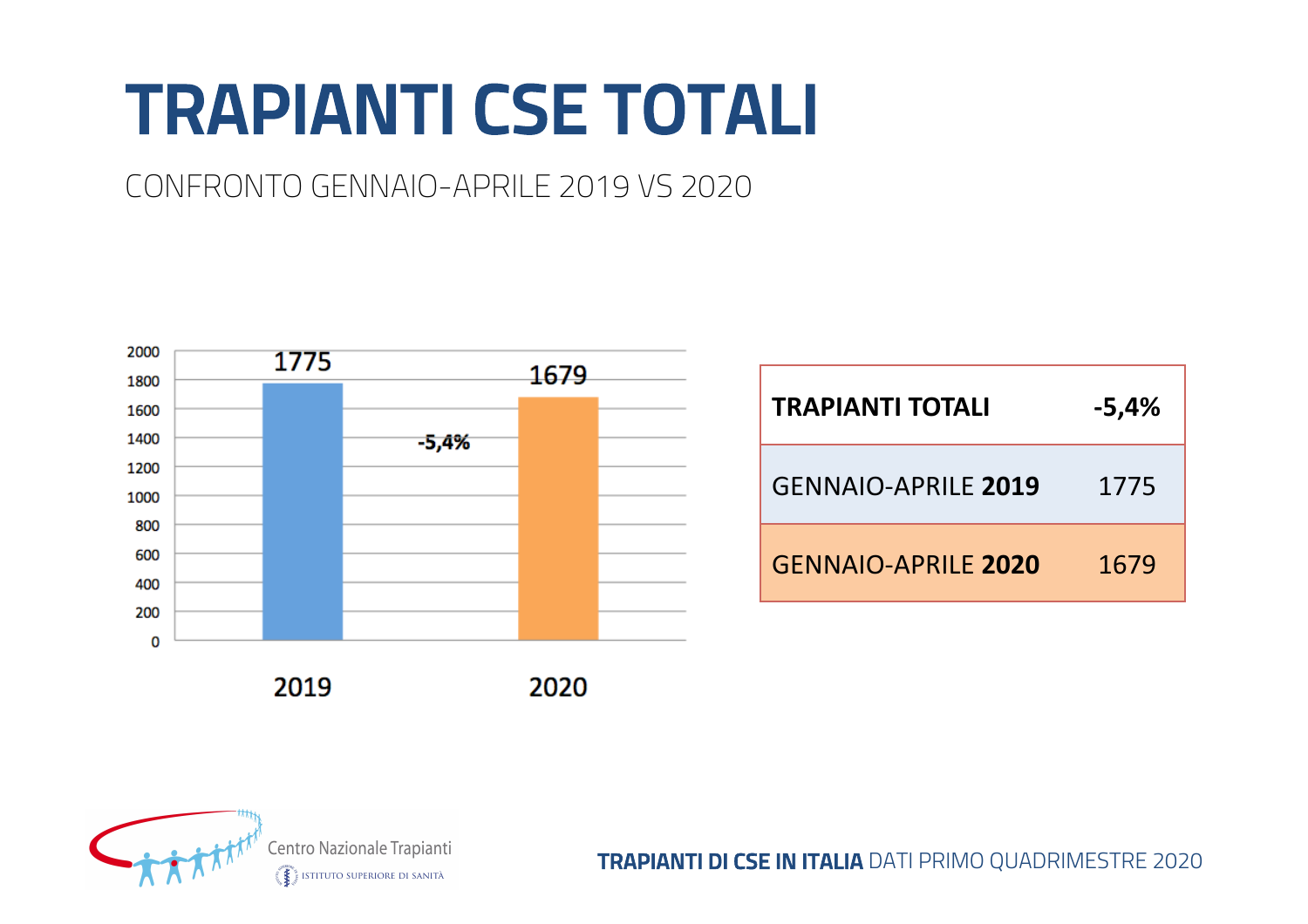### **TRAPIANTI CSE TOTALI ANDAMENTO MENSILE**

CONFRONTO GENNAIO-APRILE 2019 VS 2020

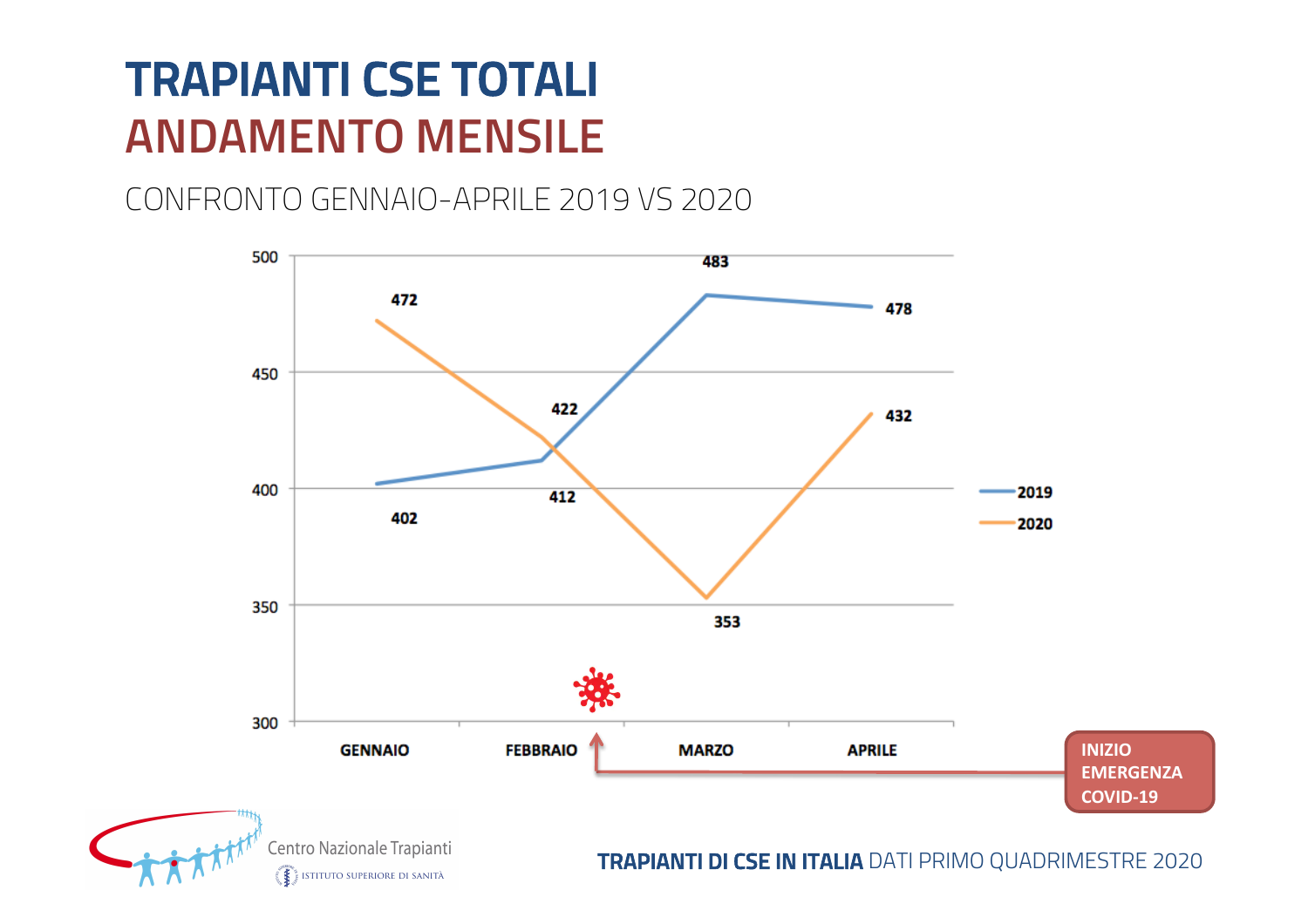# **TRAPIANTI CSE PER TIPOLOGIA**

#### CONFRONTO GENNAIO-APRILE 2019 VS 2020



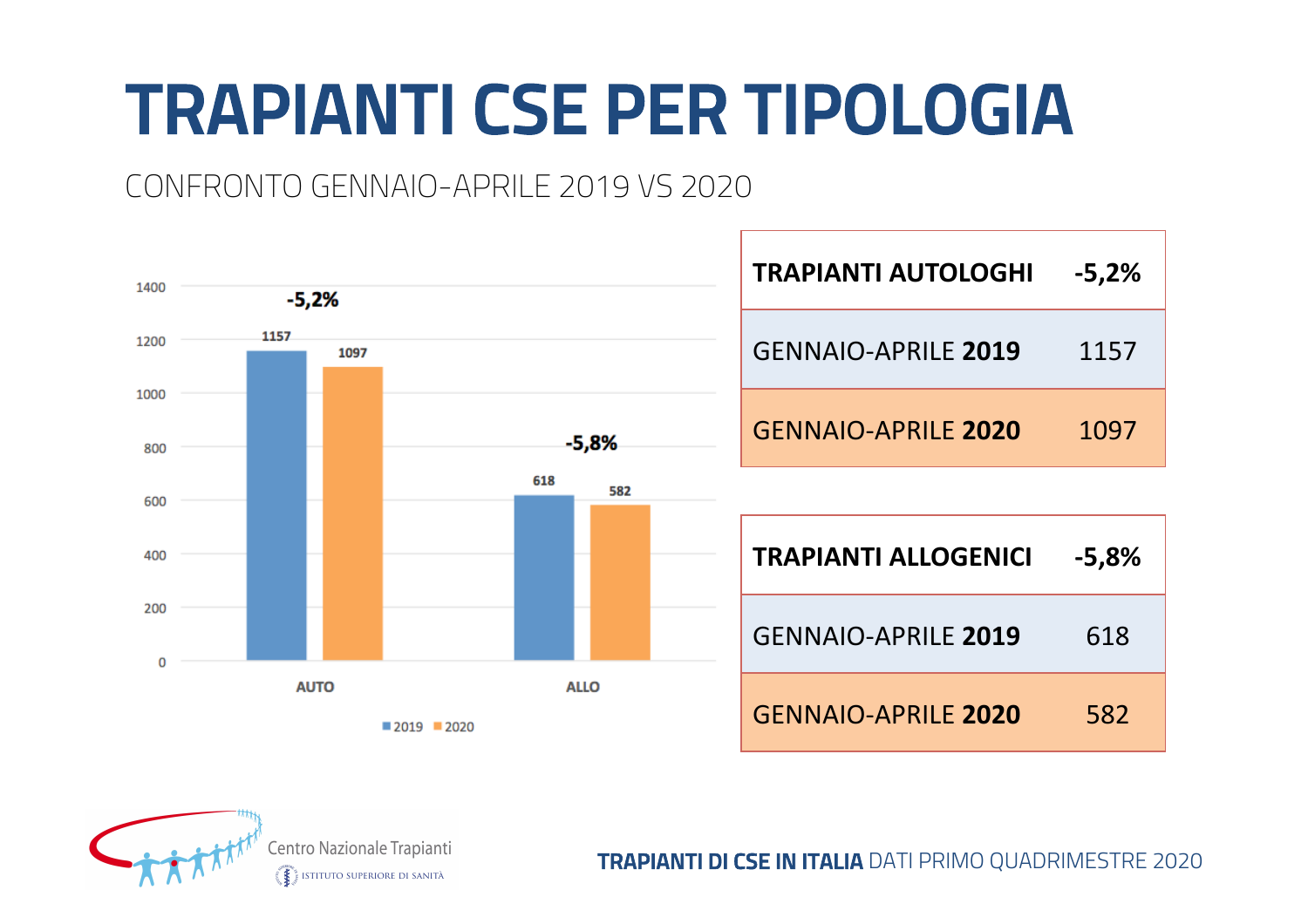### **TRAPIANTI CSE PER TIPOLOGIA ANDAMENTO MENSILE**

CONFRONTO GENNAIO-APRILE 2019 VS 2020



**TRAPIANTI AUTOLOGHI** 

 $\left\{\textcolor{blue}{\bullet}\right\}$  istituto superiore di Sanità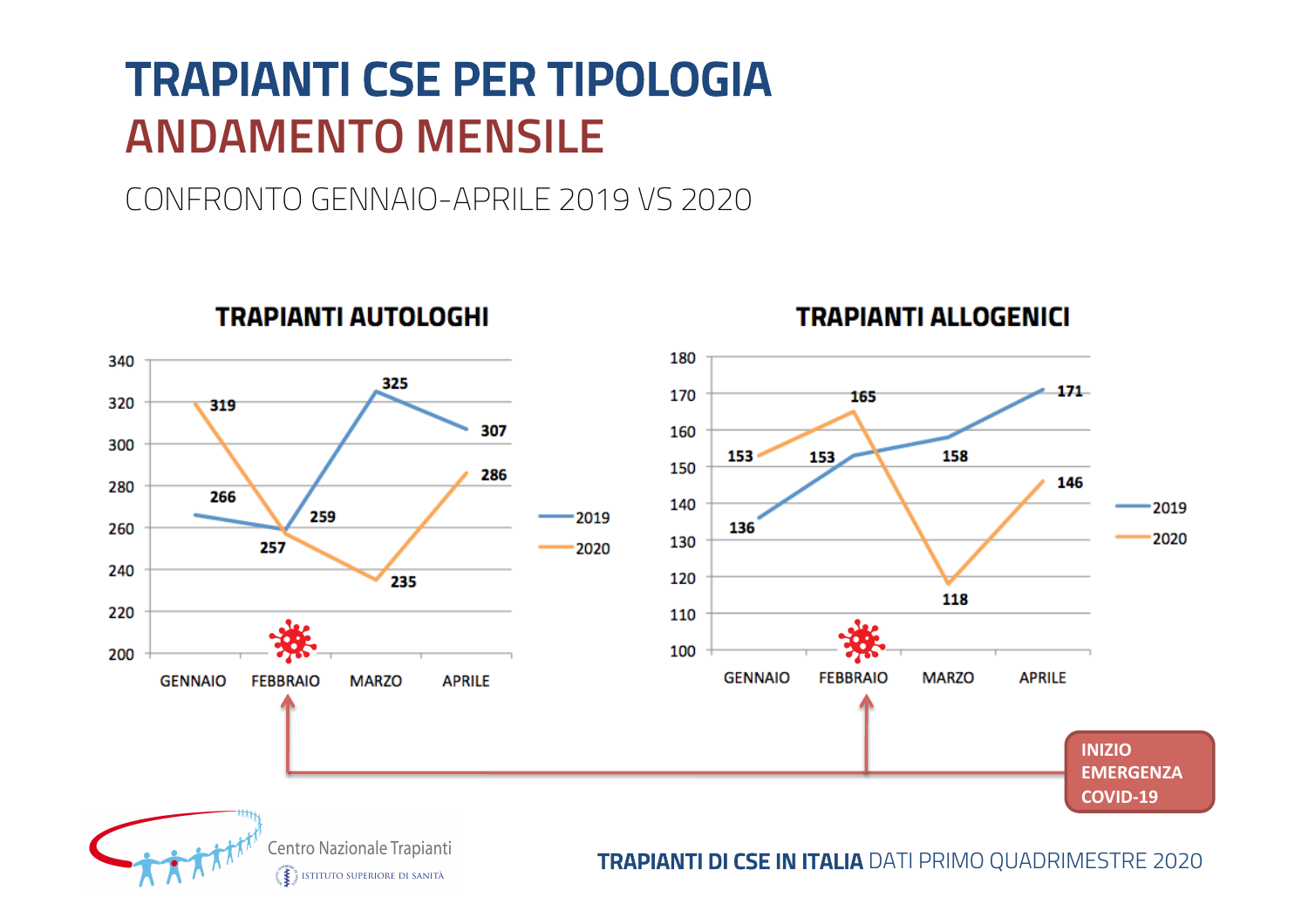# **TRAPIANTI CSE ALLOGENICI PER TIPOLOGIA DI DONATORE**

CONFRONTO GENNAIO-APRILE 2019 VS 2020





Centro Nazionale Trapianti  $\tilde{\mathbf{F}}$  istituto superiore di Sanità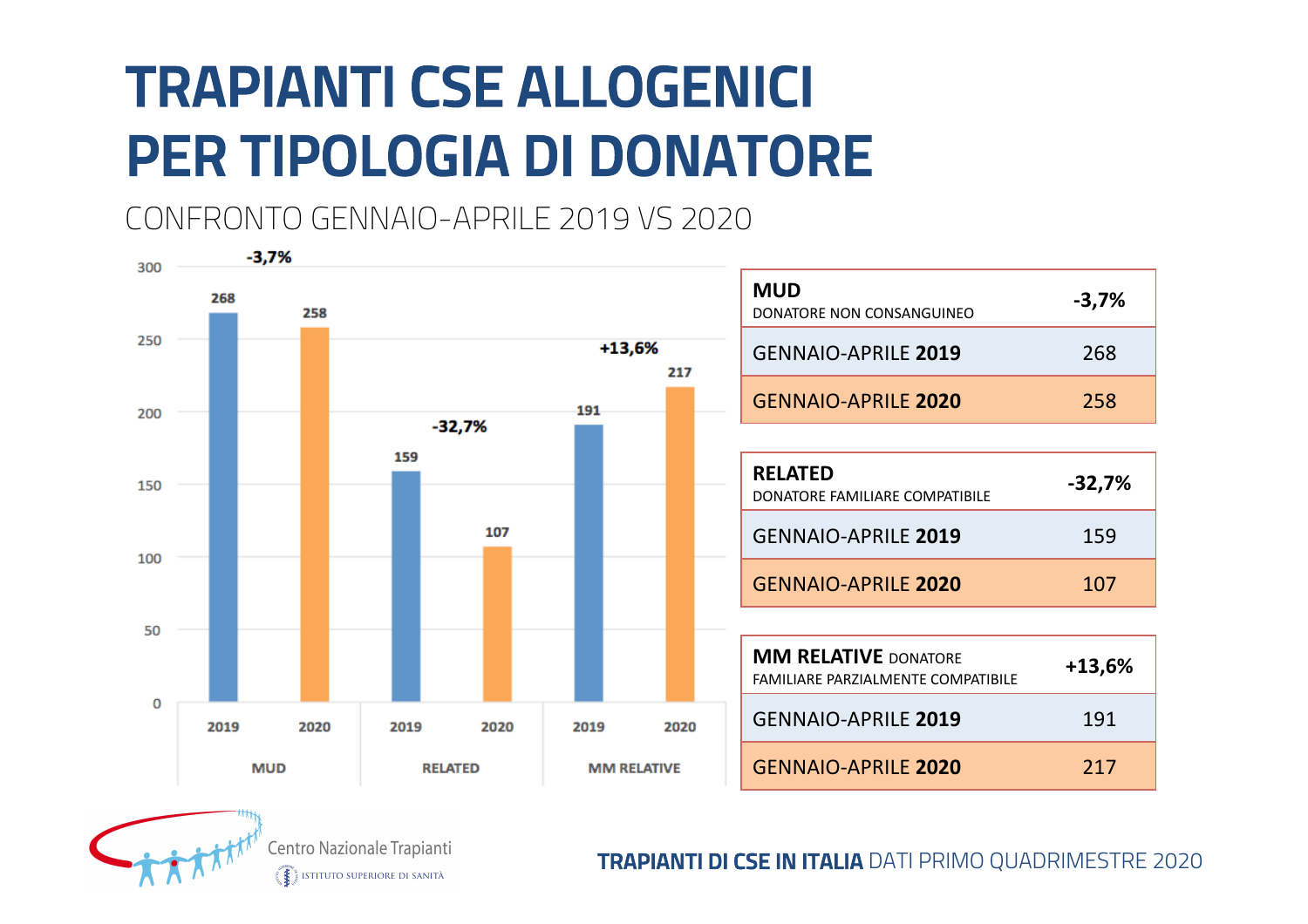#### **TRAPIANTI CSE ALLOGENICI PER TIPOLOGIA DI DONATORE ANDAMENTO MENSILE**

CONFRONTO GENNAIO-APRILE 2019 VS 2020

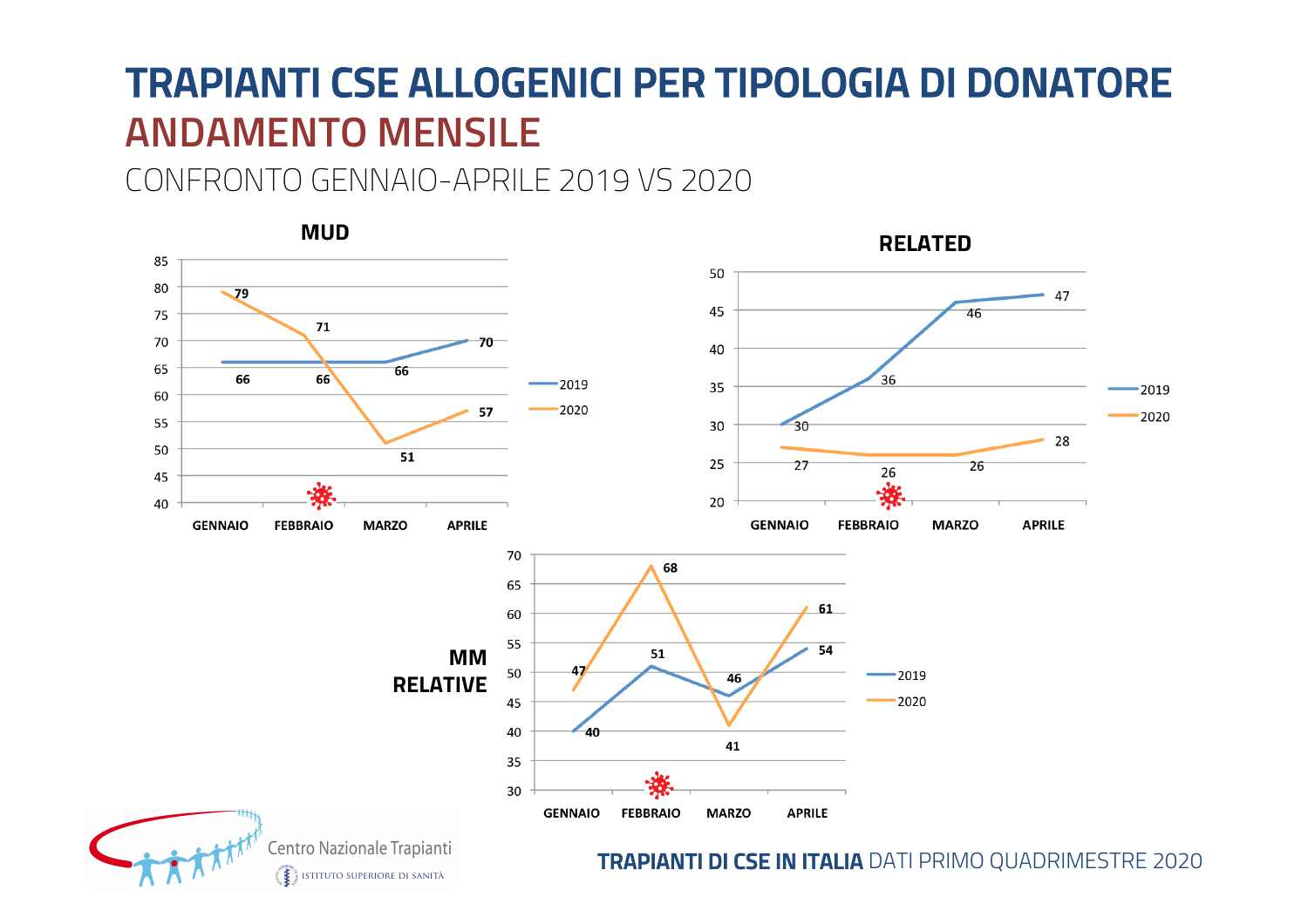# **TRAPIANTI CSE ALLOGENICI PER SORGENTE DI DONAZIONE**

CONFRONTO GENNAIO-APRILE 2019 VS 2020





Centro Nazionale Trapianti  $\left\{\textcolor{blue}{\bullet}\right\}$  istituto superiore di Sanità